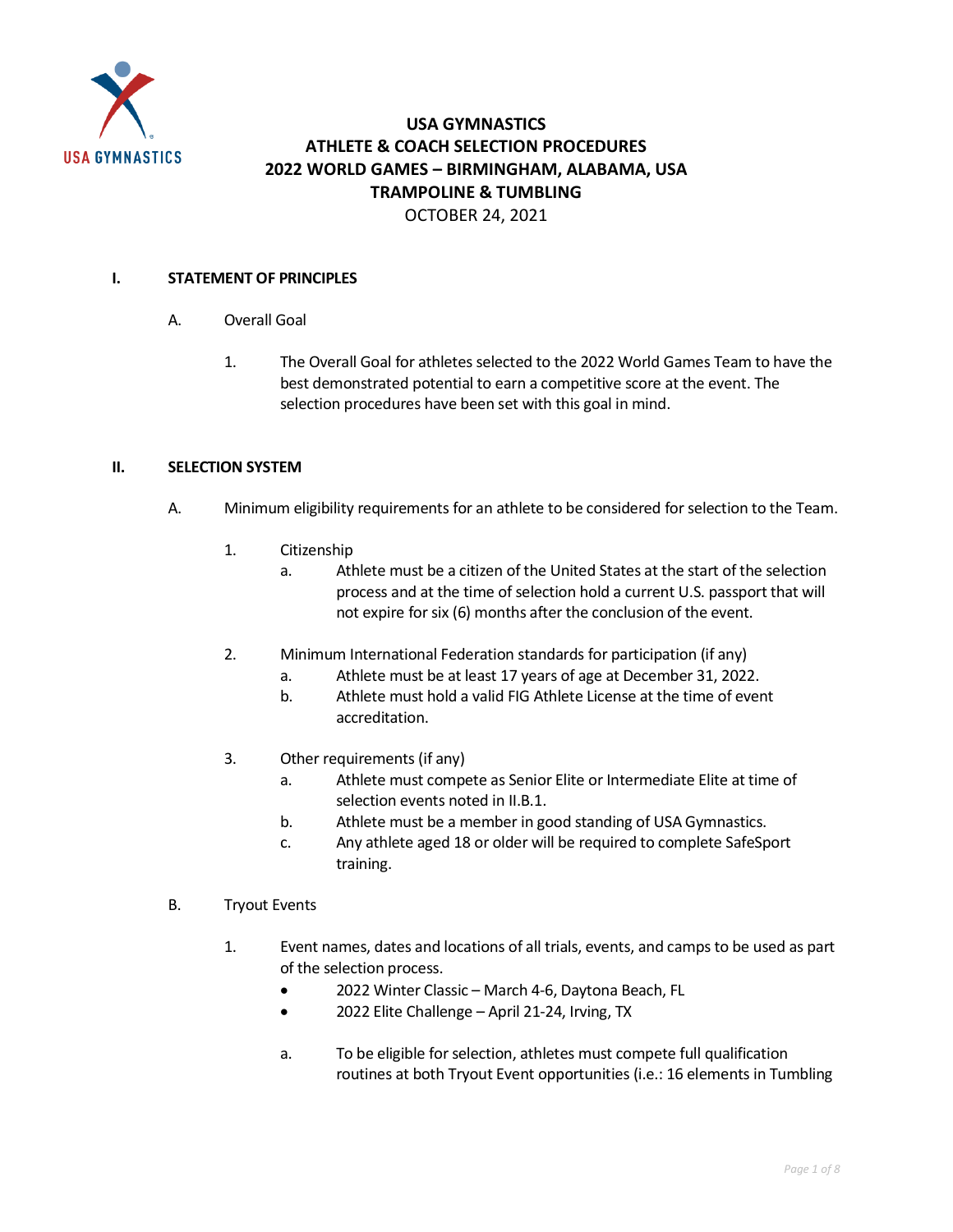and 4 elements in Double Mini; or until interruption; saluting does not fulfill this requirement).

- b. Additional information regarding the final competition dates, competition schedule and the competition format will be published on th[e USA](https://usagym.org/PDFs/T&T/T&T%20Program%20Events/20eventcalendar.pdf)  [Gymnastics website](https://usagym.org/PDFs/T&T/T&T%20Program%20Events/20eventcalendar.pdf) prior to the start of each of the Tryout Events.
- 2. Event names, dates, locations, and description of how athletes qualify for any Tryout Events, or procedures that are prerequisites to attend any of the Tryout Events.
	- a. To qualify to compete at the Tryout Events, athletes must meet mobility requirements as a Senior Elite as stated in the 2021-2022 [T&T Rules &](https://usagym.org/pages/tt/pages/rules_policies.html)  [Policies](https://usagym.org/pages/tt/pages/rules_policies.html) (Sec. VI).
- C. Comprehensive, step-by-step description of how athletes will go through the selection process (including maximum team size)
	- 1. Maximum team size
		- a. Up to one (1) male and one (1) female plus one (1) non-traveling alternate in each gender, in the disciplines of Tumbling and Double Mini will be selected for the 2022 World Games Team.
	- 2. Definitions
		- a. Qualification Score: The Qualification Score is the sum of Routine 1 and Routine 2 from Qualification 1 at a single Tryout Event.
		- b. Final Score: The Final Score is the sum of Routine 1 and Routine 2 from Final 1 at a single Selection Event.
		- c. Combined Score: The Combined Score is the sum of any combination of two (2) Qualification Scores and/or Final Scores from the two (2) Tryout Events to create the highest possible total.
			- Scores achieved in Senior Elite and Intermediate Elite may both be used to contribute to a single Combined Score.
	- 3. Process for selection
		- a. Senior Elite and Intermediate Elite athletes will be combined into a single ranking.
		- b. Up to one (1) athlete with the highest Combined Score at the conclusion of the two (2) Tryout Events (II.B.1.) will be selected for the 2022 World Games team.
			- Where there is a tie in Combined Score, the athlete with the higher Qualification or Final Score will be ranked higher.
			- Where there is a tie in both Combined Score and Qualification or Final Score, discretionary selection criteria will apply (Section II).
		- c. Up to one (1) athlete with the next highest Combined Score at the conclusion of the two (2) Tryout Events (II.B.1.) will be selected as the nontraveling alternate for the 2022 World Games team.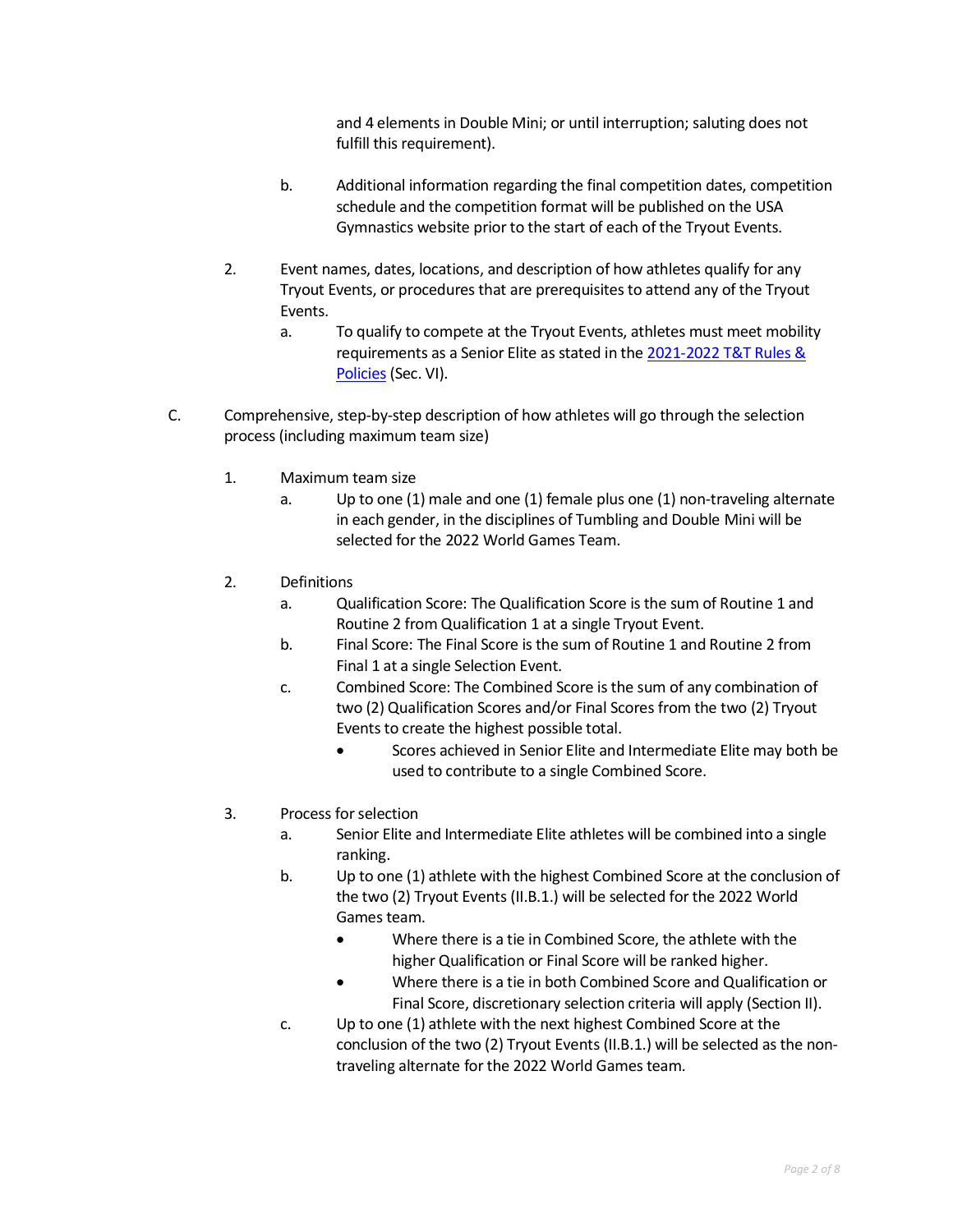## D. Petition Procedures

- 1. Athletes may not petition directly to the 2022 World Games team.
- E. Selection Committees Members
	- 1. The Selection Committees (SCs) are three-member voting bodies:

| <b>Tumbling</b>                  | <b>Double Mini</b>               |
|----------------------------------|----------------------------------|
| Selection Committees Chair       | Selection Committees Chair       |
| Elite Committees Tumbling        | Elite Committees Double Mini     |
| Representative                   | Representative                   |
| Athlete Selection Representative | Athlete Selection Representative |

- The PC Chair, the Program Director, and the National Coordinator of the applicable discipline will be invited to attend as guests.
- 2. Conflict of Interest
	- a. If a Committee member (excluding the Athlete Representative) recuses themselves from a Committee vote for any reason, then a replacement will cast the vote instead, in the following order:
		- Program Committee Chair
		- Members of the SCs for other T&T disciplines
		- International experts (defined as an athlete / coach / judge with world-level competition or judging experience)
	- b. If the Athlete Representative recuses themself from voting for any reason, then a replacement athlete representative (approved in advance by the Athletes Council) will cast the vote instead.
	- c. Th[e Conflict of Interest Policy](https://usagym.org/PDFs/Pressbox/Selection%20Procedures/conflictinterest.pdf) is published on the USA Gymnastics website.

## **III. DISCRETIONARY SELECTION**

- A. Rationale for utilizing discretionary selection (if any)
	- 1. While Trampoline & Tumbling is a subjectively judged discipline, these procedures primarily rely on objective criteria for selecting athletes to the Team through rankings and results at the Tryout Events. However, there is one (1) scenario where discretionary selection criteria will be evaluated: in the unlikely case of a tie.
- B. Discretionary criteria and how they will be used
	- 1. Discretionary criteria may be used in one (1) scenario:
		- a. Breaking a tie, where Combined Score, highest Qualification Score and/or Final Score are the same for multiple athletes.
	- 2. Criteria used by the Selection Committees include (not listed in order of importance):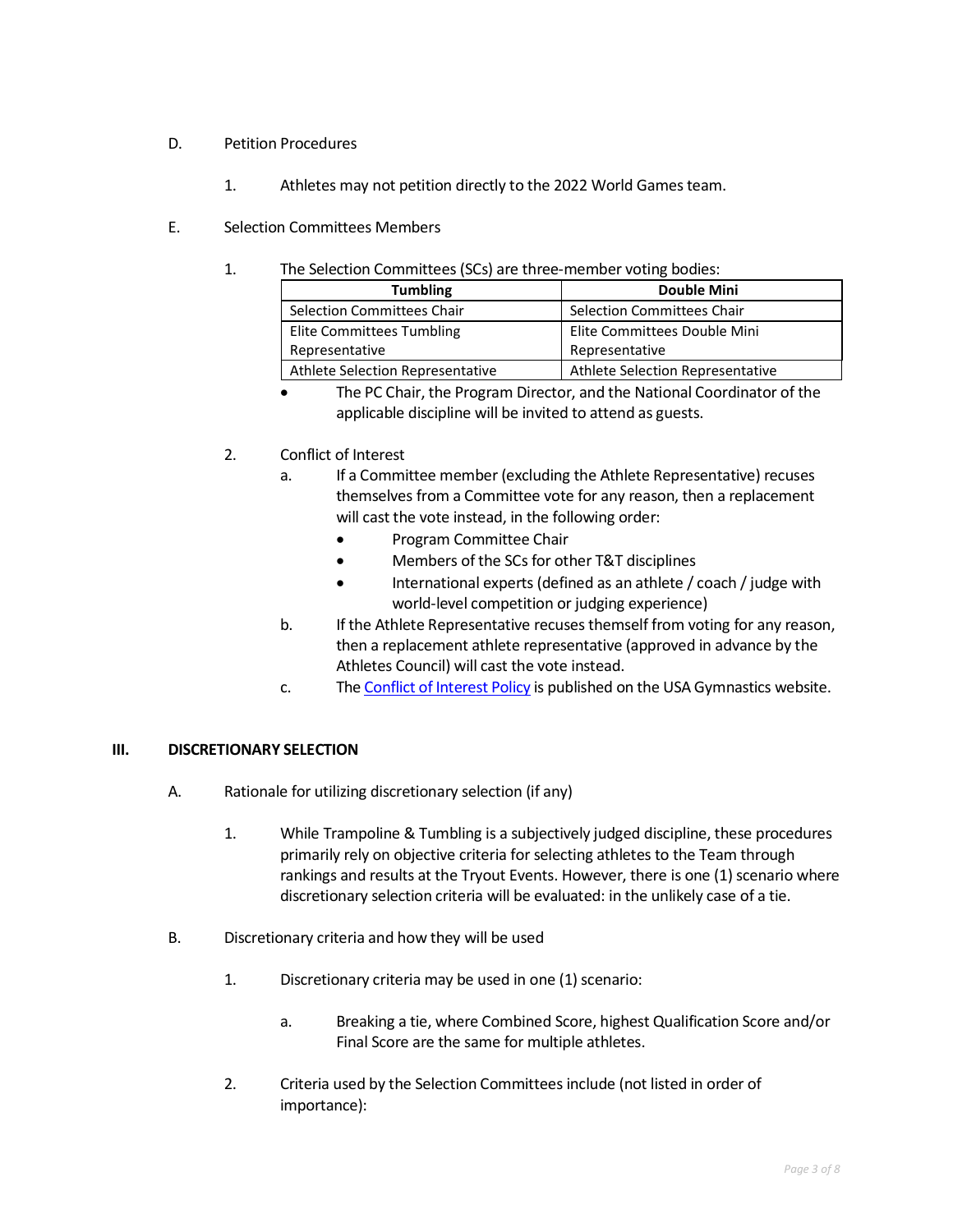- 2021-2022 international performance and experience, including result, type, frequency, and caliber of the event(s), to which USA Gymnastics assigned athletes (these events can be found on the [2021](https://usagym.org/PDFs/T&T/T&T%20Program%20Events/21eventcalendar.pdf) and [2022](https://usagym.org/PDFs/T&T/T&T%20Program%20Events/22eventcalendar.pdf) T&T calendars).
- 2021-2022 domestic performance and experience, including result, type, frequency, and caliber of the event(s) to be considered, which include the 2021 VIP Classic, 2022 Winter Classic, 2021 & 2022 Elite Challenge, and 2021 & 2022 USA Gymnastics Championships.
- Total score potential: prior Qualification or Final scores.
- Successful routine completion percentage at 2021-2022 international and domestic events listed in III.B.2, bullet 1-2.
- Any physical, training or performance factor, which might inhibit peak performance at the 2022 World Games.
- Demonstrated professional attitude, compliance with responsibility manual, and ability to positively contribute to the team dynamic.
- 3. The SCs may request any information from any person or entity that they reasonably believe will be helpful in the decision-making process.

## **IV. REMOVAL OF ATHLETES**

- A. An athlete who is to be selected to the 2022 World Games team by USA Gymnastics may be removed for any of the following reasons, as determined by USA Gymnastics based on a likely inability to meet the Overall Goal per I.A.1. or due to not being in good standing per i.3.b.:
	- Voluntary withdrawal. Athlete must submit a written letter to USA Gymnastics T&T Program Director.
	- Injury or illness as certified by a physician (or medical staff) approved by USA Gymnastics. If an athlete refuses verification of his/her illness or injury by a physician (or medical staff) approved by USA Gymnastics, his/her injury will be assumed to be disabling and he/she may be removed.
	- Lack of performance in training, which inhibits peak performance at the 2022 World Championships.
	- Failure to participate in mandatory training and/or competition as defined in these procedures.
	- Violation of USA Gymnastic[s Code of Ethical Conduct](https://www.usagym.org/pages/aboutus/pages/code_of_ethics.html) or National Team Agreement.
	- Violation of WADA, FIG, USADA and/or USOPC anti-doping protocol, policies, and procedures, and/or the U.S. Center for SafeSport and/or USA Gymnastics policies and procedures.
- B. An athlete who is removed from the Team pursuant to this provision has the right to a hearing per the [USA Gymnastics Bylaws](https://www.usagym.org/PDFs/About%20USA%20Gymnastics/Governance/usag-bylaws.pdf) (Article 10).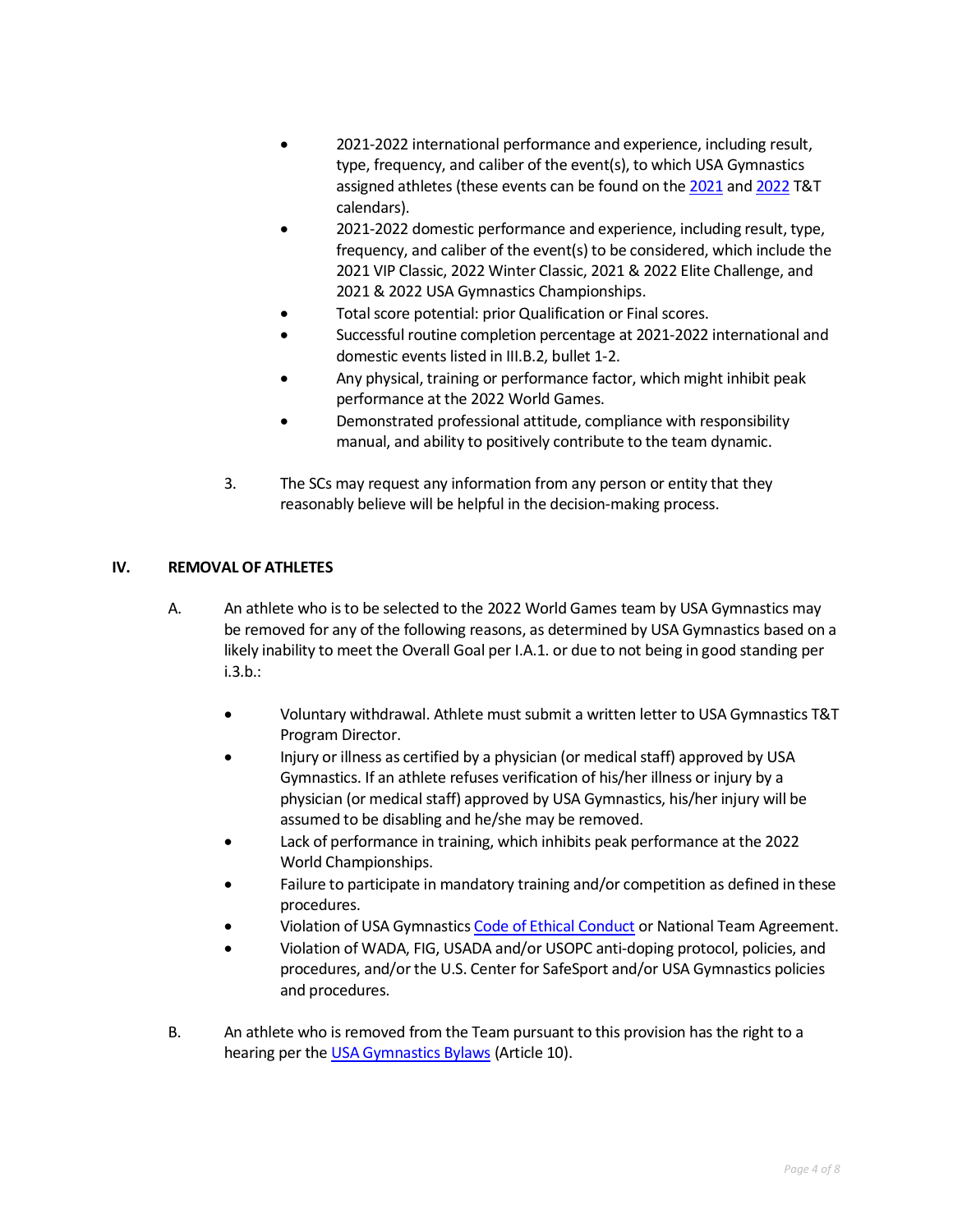## **V. REPLACEMENT OF ATHLETES**

- A. Selection and approval process for determining replacement athlete(s) should a vacancy occur:
	- 1. The replacement athlete in the gender where the vacancy occurred will fill the vacancy and a new replacement may be named using the process outlined in II.C. Depending on the timing of replacement and event registration deadlines, new replacement athletes may not be named or may be designated as non-traveling.
- B. Committees responsible for making athlete replacement determinations:
	- 1. See III.E.

## **VI. COACH SELECTION**

- A. The coaches for the 2022 World Games team will be selected from among the National Team Coordinators, the personal coaches of the team members, and other experienced coaches.
	- 1. The Selection Committees will name the 2022 World Games coaches following the determination of the 2022 World Games team at the conclusion of the 2022 USA Gymnastics Championships, based on the number of available credentials and the needs of the team.
	- 2. Criteria to be considered in selecting the 2022 World Games coaches include (not listed in order of importance):
		- USA Gymnastics Competitive Coach member in good standing
		- International experience
		- Proven leadership ability
		- Rapport with athletes
		- Technical knowledge
		- National Team Coordinator or personal coach of an athlete named to the 2022 World Games team.
		- Available to attend the 2022 Rimini World Cup, if selected.
		- Compliance with the USA Gymnastics Safe Sport Policy, Code of Ethical Conduct and Trampoline & Tumbling Program Manual.
- B. Removal of Coach
	- 1. A coach who is to be selected to the 2022 World Games team by USA Gymnastics may be removed for any of the following reasons, as determined by USA Gymnastics: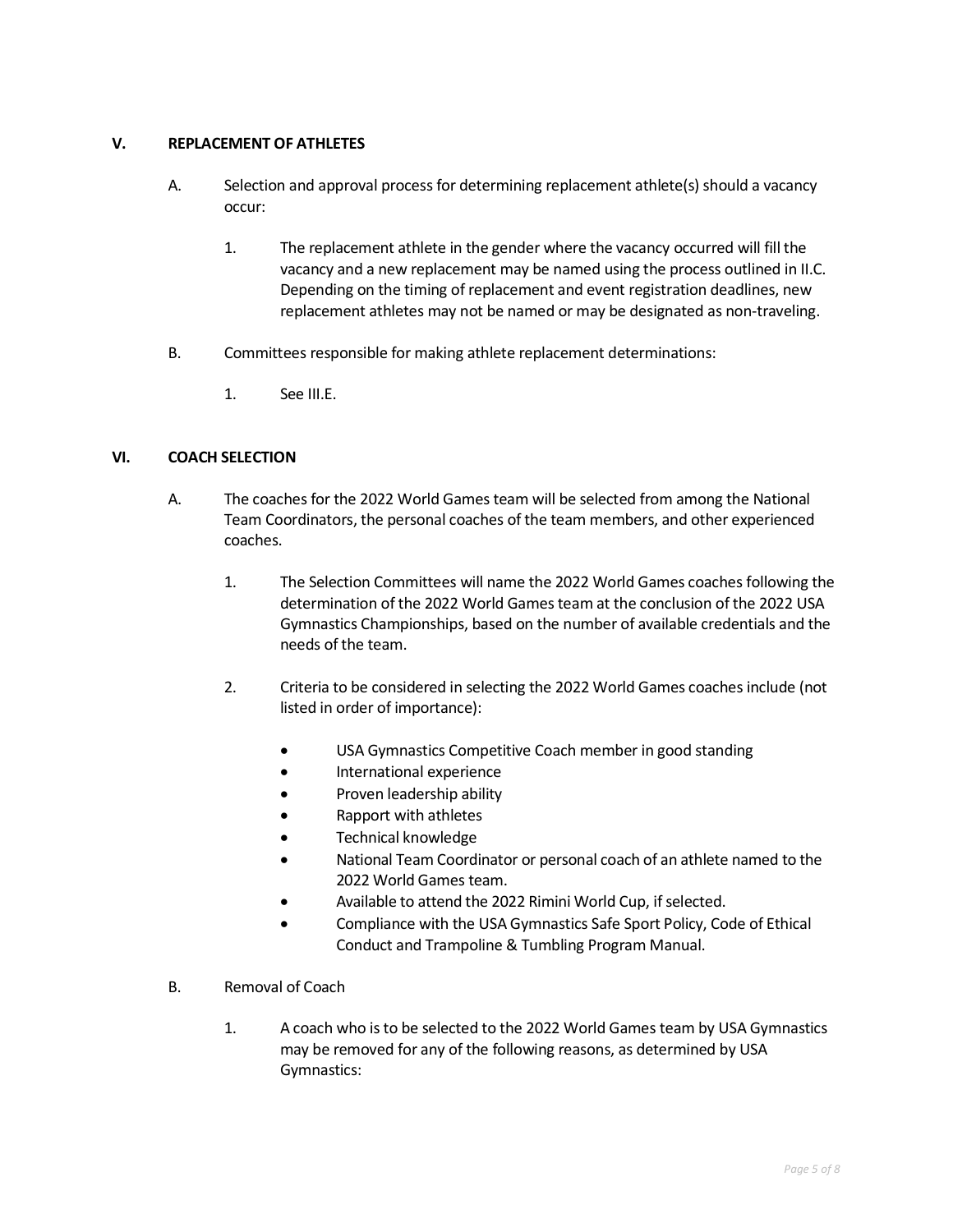- Voluntary withdrawal. Coach must submit a written letter to USA Gymnastics Program Director.
- Injury or illness which inhibits the ability to perform coaching duties as certified by a physician (or medical staff) approved by USA Gymnastics. If a coach refuses verification of their injury or illness by a physician (or medical staff) approved by USA Gymnastics, his/her injury or illness will be assumed to be disabling and he/she may be removed.
- Failure to participate in mandatory training and/or competition as defined in these procedures.
- Violation of USA Gymnastic[s Code of Ethical Conduct,](https://www.usagym.org/pages/aboutus/pages/code_of_ethics.html) and National Team Agreement policies and procedures.
- Violation of the U.S. Center for SafeSport and/or USA Gymnastics policies and procedures.
- Should an athlete be removed from the team pursuant to IV., the personal coach of that athlete may also be removed. Factors that may be taken into consideration when evaluating removal include timing of the removal, availability of credentials, status of a replacement athlete, and the needs of the team.
- If the individual becomes ineligible for leadership.
- 2. Any decision to remove a coach may be reviewed through USA Gymnastics [Grievance Procedures.](https://usagym.org/PDFs/About%20USA%20Gymnastics/Governance/grievance.pdf)

## **VII. SUPPORTING DOCUMENTS**

A. USA Gymnastics will retain the approved Selection Procedures and all supporting documents, including scouting or evaluation forms, etc., and data from the selection process for six (6) months past the date of the 2022 World Games.

## **VIII. REQUIRED DOCUMENTS**

- A. The following documents are required to be adhered to/signed by an athlete as a condition of selection to the 2022 World Championships and can be found on the USA Gymnastics website:
	- [USA Gymnastics Safe Sport Policy](http://usagym.org/pages/education/safesport/policy.html)
	- [USA Gymnastics Code of Ethical Conduct](https://www.usagym.org/pages/aboutus/pages/code_of_ethics.html)
	- [National Team Agreement](https://www.usagym.org/pages/tt/pages/selection_procedures.html)

## **IX. PUBLICITY/DISTRIBUTION OF PROCEDURES**

A. The USA Gymnastics approved selection procedures (complete and unaltered) will be posted/published by USA Gymnastics in the following locations: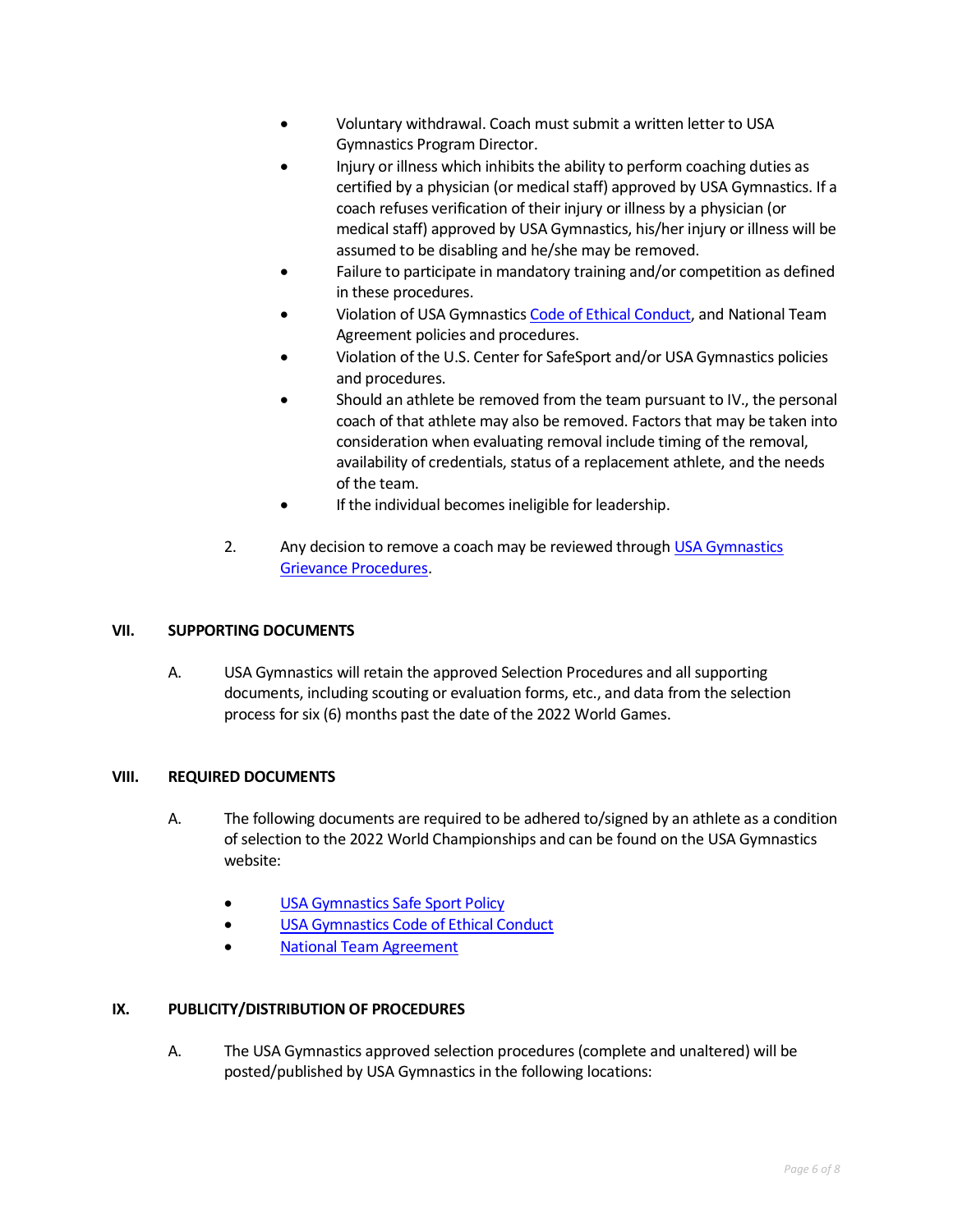- [USA Gymnastics website](http://usagym.org/pages/tt/pages/selection_procedures.html)
- Direct email distribution to age-eligible national team members (including parents of minors) and their personal coaches.

## **X. DATE OF NOMINATION**

- A. The selection of athletes including replacements, will be announced on or before:
	- 1. May 2, 2022

#### **XI. MANDATORY TRAINING AND/OR COMPETITION**

- A. Specify the location, schedule, and duration of mandatory training and/or competition:
	- 1. 2022 FIG World Cup May 27-28, Rimini, ITA.
	- 2. 2022 World Games July 7-17, Birmingham, Alabama, USA.

#### **XII. ANTI-DOPING REQUIREMENTS**

A. Athletes must adhere to all WADA, FIG, USADA and USOPC anti-doping protocols, policies, and procedures, as applicable. This includes participation in Out-of-Competition Testing as required by the WADA, FIG, USADA and USOPC Rules, as applicable.

## **XIII. DEVELOPMENT OF SELECTION PROCEDURES**

A. The following committees were responsible for creating these Selection Procedures:

| <b>Trampoline &amp; Tumbling Program Committee</b><br><b>Trampoline &amp; Tumbling Elite Committee</b> |                       |  |
|--------------------------------------------------------------------------------------------------------|-----------------------|--|
| T&T Program Director                                                                                   | Jacqui Godfrey        |  |
| T&T Program Committee Chair                                                                            | Patti Conner          |  |
| <b>T&amp;T Elite Committees Chair</b>                                                                  | Recused               |  |
| <b>T&amp;T Technical Committees Chair</b>                                                              | Deanna Hanford        |  |
| T&T Development Committees Chair                                                                       | Recused               |  |
| T&T Athlete Selection Representative                                                                   | <b>Michael Devine</b> |  |
| T&T Elite Committee Trampoline Representative                                                          | Recused               |  |
| T&T Elite Committee Tumbling Representative                                                            | Recused               |  |
| T&T Elite Committee DMT Representative                                                                 | Recused               |  |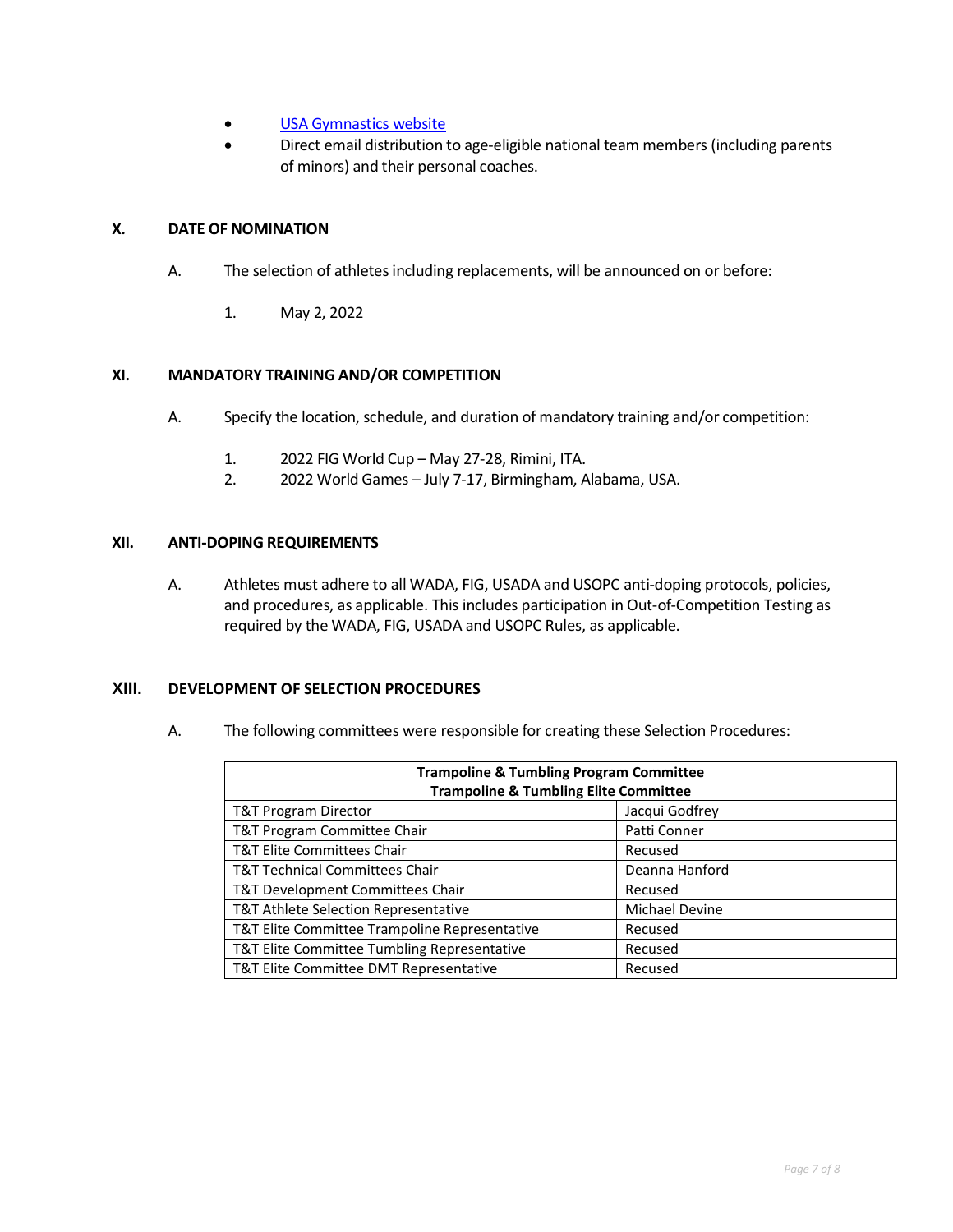## **XIV. NGB BYLAWS AND GRIEVANCE PROCEDURES**

A. The USA Gymnastics Bylaws and Grievance Procedures can be found on th[e USA](https://www.usagym.org/PDFs/About%20USA%20Gymnastics/Governance/usag-bylaws.pdf)  [Gymnastics website.](https://www.usagym.org/PDFs/About%20USA%20Gymnastics/Governance/usag-bylaws.pdf)

## **XV. INTERNATIONAL DISCLAIMER**

- A. These procedures are based on FIG rules and regulations as presently known and understood. Any change in the selection procedures caused by a change in FIG rules and regulations will be distributed to the affected athletes immediately. The selection criteria are based on the latest information available to USA Gymnastics. However, the selections are always subject to unforeseen, intervening circumstances, and realistically may not have accounted for every possible contingency.
- B. If any force of nature, or force majeure, should cause the alteration or cancellation of any of the Tryout Events listed in this document, these selection procedures will be revised by the USA Gymnastics Program Director.

## **XV. SIGNATURES**

I certify that I have read and approved the Athlete Selection Procedures for the 2022 World Games:

| <b>Position</b>                            | <b>Print Name</b> | <b>Signature</b>                                 | Date        |
|--------------------------------------------|-------------------|--------------------------------------------------|-------------|
| <b>USA Gymnastics President</b><br>and CEO | Li Li Leung       |                                                  | Jan 6, 2022 |
| T&T Program Director                       | Jacqui Godfrey    | Kljegetwax                                       | Jan 6, 2022 |
| Athlete Representative                     | Michael Devine    | حنانات<br>Michael Devine (Jan 6, 2022 16:33 EST) | Jan 6, 2022 |

Each athlete and coach participating in the process for selecting the 2022 World Games team as outlined in these selection procedures has carefully reviewed, understands and agrees to the terms of the selection procedures. That understanding and agreement is reflected by the signature of the athlete and coach below.

Athlete Date Date Date Date Date Date Date

Parent (if athlete is under 18 years of age) Date

Coach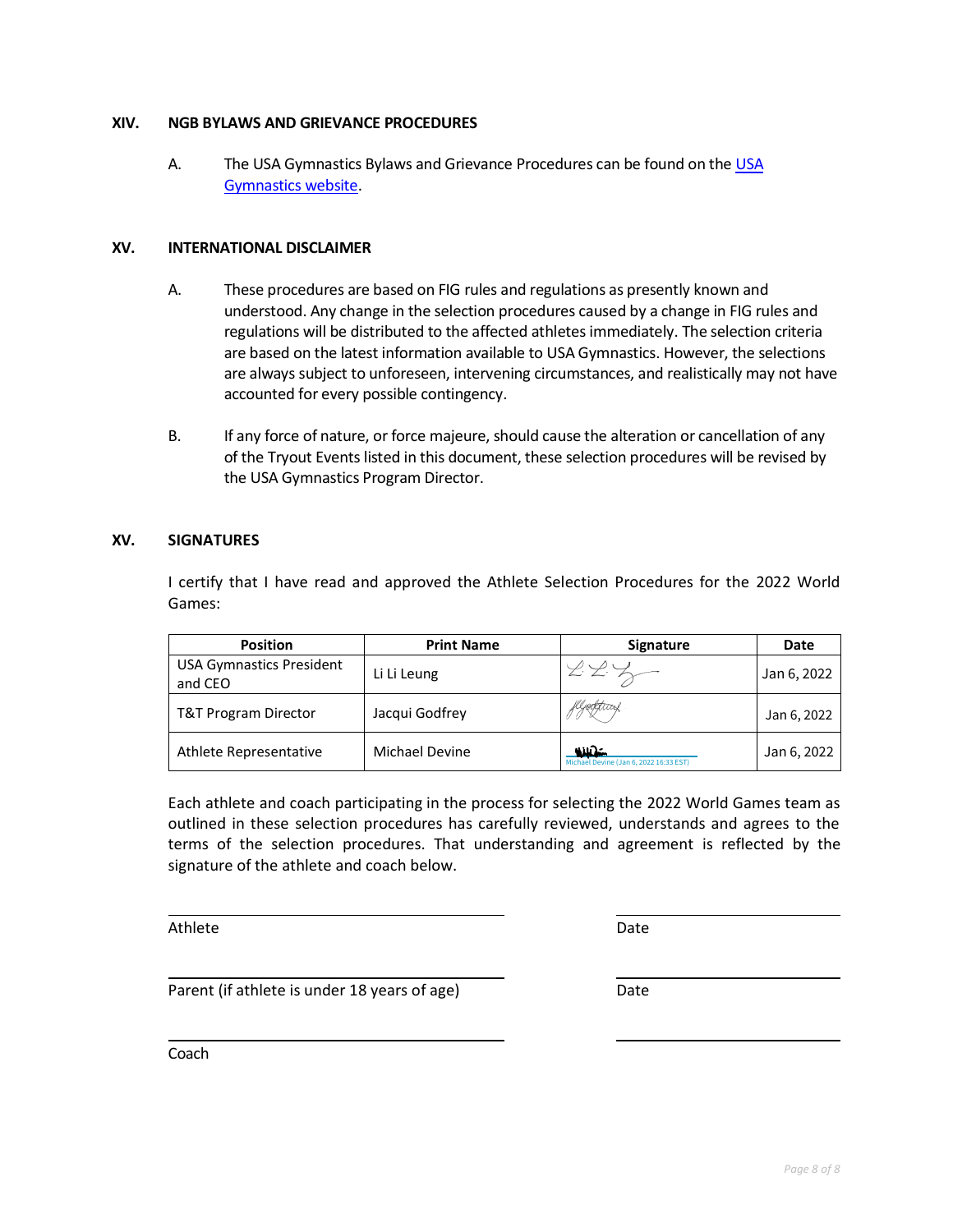# 2022 World Games T&T Selection Procedures 12.21.21 Final Audit Report 2022-01-06

| Created:        | 2021-12-21                                   |
|-----------------|----------------------------------------------|
| By:             | Mary McDaniel (mmcdaniel@usagym.org)         |
| Status:         | Signed                                       |
| Transaction ID: | CBJCHBCAABAAOpSqeFUGV7sy4PRUGbcrBTycja06vaC7 |

## "2022 World Games T&T Selection Procedures 12.21.21" Histor y

- **D** Document created by Mary McDaniel (mmcdaniel@usagym.org) 2021-12-21 - 8:23:05 PM GMT- IP address: 68.50.156.144
- Document emailed to Michael Devine (devinem10@gmail.com) for signature 2021-12-21 - 8:25:27 PM GMT
- **Email viewed by Michael Devine (devinem10@gmail.com)** 2021-12-21 - 8:25:30 PM GMT- IP address: 66.102.8.31
- $\mathbb{Z}_{\bullet}$  Document e-signed by Michael Devine (devinem10@gmail.com) Signature Date: 2022-01-06 - 9:33:14 PM GMT - Time Source: server- IP address: 72.74.171.195
- Document emailed to Jacqui Godfrey (jgodfrey@usagym.org) for signature 2022-01-06 - 9:33:16 PM GMT
- **Email viewed by Jacqui Godfrey (jgodfrey@usagym.org)** 2022-01-06 - 9:36:59 PM GMT- IP address: 172.225.29.135
- $\mathscr{O}_\mathbf{G}$  Document e-signed by Jacqui Godfrey (jgodfrey@usagym.org) Signature Date: 2022-01-06 - 9:37:46 PM GMT - Time Source: server- IP address: 76.219.167.79
- Document emailed to Li Li Leung (Ileung@usagym.org) for signature 2022-01-06 - 9:37:47 PM GMT
- **Email viewed by Li Li Leung (lleung@usagym.org)** 2022-01-06 - 9:51:31 PM GMT- IP address: 71.145.217.37
- $\mathbb{Z}_{\mathbb{Q}}$  Document e-signed by Li Li Leung (lleung@usagym.org) Signature Date: 2022-01-06 - 9:51:54 PM GMT - Time Source: server- IP address: 71.145.217.37